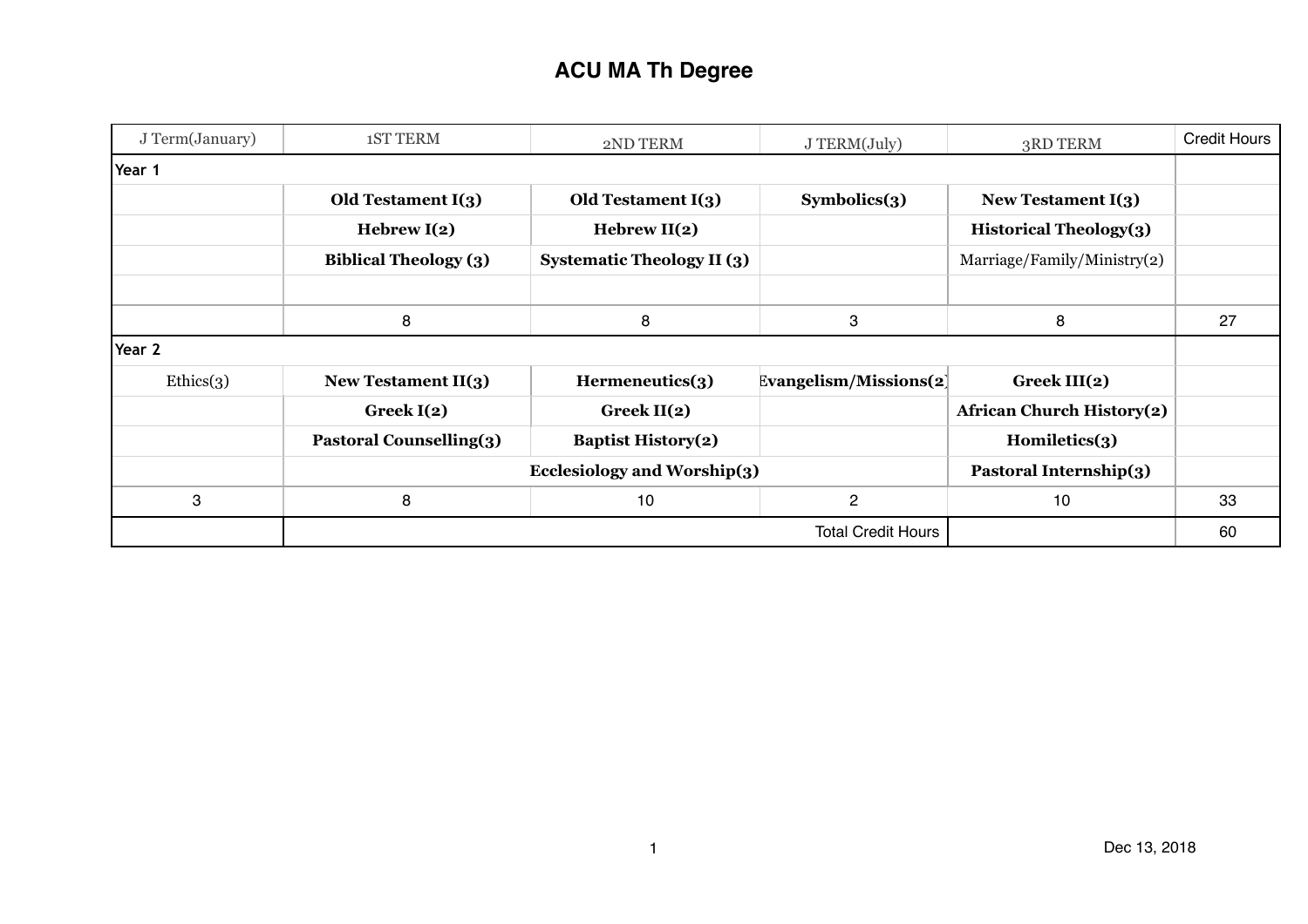## **Course Descriptions**

Below are the **(1) Course Numbers**, **(2) Titles**, **(3) Credit Hour Values** and **(4) Course Descriptions**.

### **ACU MA Th Programme Courses and Descriptions**

#### **THEO5113/223** *0ld Testament I and II*(3 credits hours each)

Old Testament I is a survey of the Old Testament from Genesis to Esther. Old Testament II is a survey of the Old Testament from Job to Malachi. Each course is a three credit hour course.

#### **THEO5512 / 622** *Hebrew I and II* (2 credits hours each)

This course introduces basic elements of the Hebrew language. Lectures and small group sessions cover the Hebrew alphabet, pronunciation, and elementary grammatical structures.

#### **THEO5613** *Biblical Theology* (3 credit hours)

Biblical theology is a specialized discipline that studies this progress by tracing the development of theological ideas between historical epochs. Used rightly, it is a helpful tool for interpreting and applying the Bible. This course explains the meaning of biblical theology, examines the way it is developed, defends its legitimacy, and gives examples from both the Old and New Testaments of its use.

#### **THEO5623** *Systematic Theology*(3 credit hours)

This course explores biblical doctrine from a systematic perspective. Topics include Scripture, theology proper, anthropology, soteriology, ecclesiology, and eschatology.

#### **THEO5633** *Symbolics* (2 credit hours)

This course explores historical Baptist doctrine as contained in the Second London Baptist Confession of 1689.

#### **THE5243/363** *New Testament I and II* (3 credits hours)

New Testament I is a survey of the New Testament from Matthew to Romans. New Testament II is a survey of the New Testament from 1 Corinthians to Revelation.

#### **THEO5733** *Historical Theology* (3 credit hours)

This general introduction to Christianity in the early and medieval periods focuses on key Christian doctrines and great leaders from Justin Martyr to Martin Luther who made contributions of lasting significance to the Christian Church.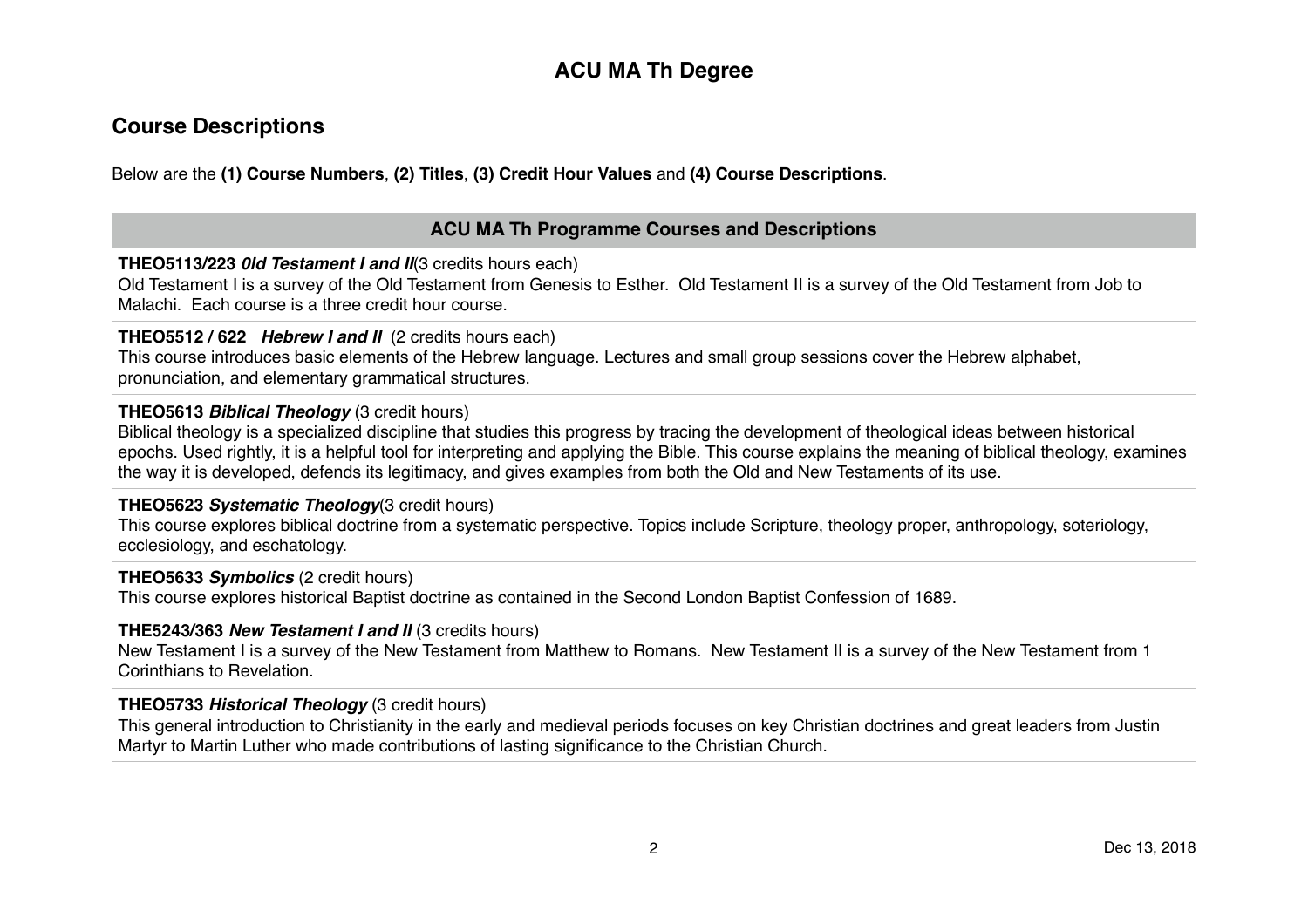### **ACU MA Th Programme Courses and Descriptions**

#### **THEO5443** *Marriage /Family / Ministry* (2 credit hours)

Introduction to Biblical Counselling is a course designed to prepare students to apply biblical truth to everyday issues. Whether raising their own children, interacting with fellow students, or responding to people seeking advice or counsel, students will learn to rely on the sufficiency of Scripture as a guide for godly living, and a source of healing and help for the hurting and needy. Special attention will be given to the application of biblical teaching in response to those suffering with guilt, grief, depression, anxiety, addiction, anger, impulsiveness, and many other conditions common to the human experience.

#### **THEO5753** *Ethics* (3 credit hours)

This course will highlight the critical importance of thinking and acting "Christianly" by giving special attention to the role of biblical, theological, philosophical, and sociological assumptions and their implications in the totality of life including the arts, family, entertainment, government, economics, social problems, etc. The course will follow the Second London Baptist Confession (1689) as a theological framework, and the Westminster Larger Catechism (Questions 91-149) as a framework for ethics. Special attention will be given to the application of ethics to contemporary issues.

#### **THEO5562 / 672 / 792** *Greek I, II and III* (2 credits hours each)

An introductory study concentrating on basic vocabulary and analysis of the grammar of New Testament Greek. The courses progress through vocabulary, grammar/syntax, and exegesis..

#### **THEO5863** *Pastoral Counseling* (3 credits hours)

An overview of current trends in counseling theory and practice and the role of counseling in public, private and church settings. Basic counseling skills taught in this course include interviewing, assessment, and therapeutic listening in a laboratory situation. Application is made to premarital, family crisis, grief and substance abuse counseling, with emphasis on developing strategies and applying scriptural principles.

#### **THEO5373** *Hermeneutics* (3 credit hours)

Hermeneutics is the study of the art and science of interpretation. This course is designed to give students a basic understanding of Bible study and interpretation. It is also the foundation for sermon preparation and preaching.

#### **THEO5373** *Baptist History* (3 credit hours)

A study of the history of the Baptists, especially focusing on the English Calvinistic Baptists from the early seventeenth century to the late nineteenth century, and then, to provide the student with an awareness of the Baptist distinctives, convictions and spirituality of some of his or her Baptist forebears.